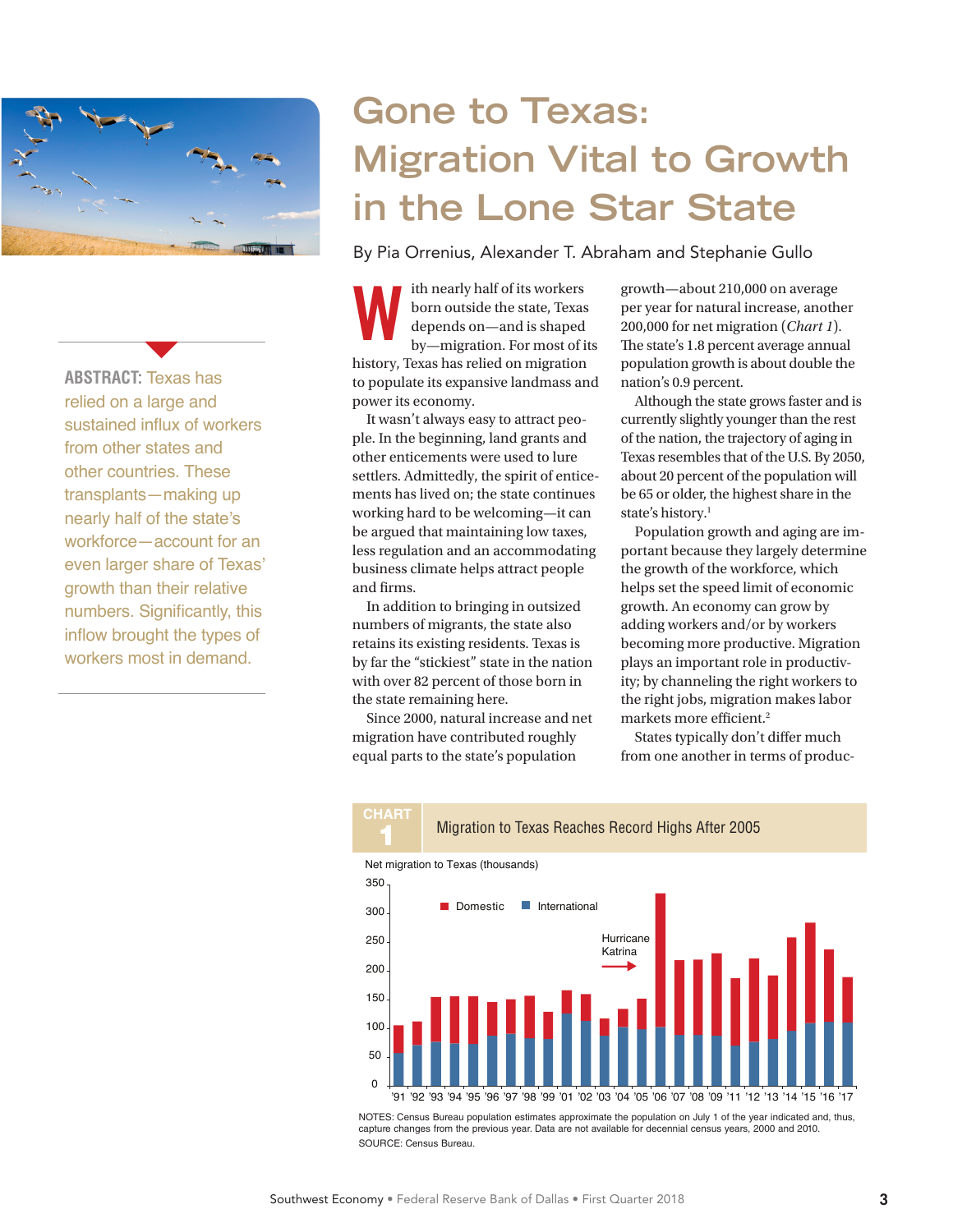tivity growth, but they tend to differ greatly with respect to population growth, especially migration. These patterns can also reverse themselves quickly. For most of the 20th century, international and domestic migrants streamed into California in a seemingly endless flow. International immigrants still do, but in every year since 1991, net domestic migration to California has been negative, with a significant share of Golden State residents leaving for Texas.

Rapid economic growth for most of the last four decades has been the key factor attracting people to Texas.<sup>3</sup> Diversification of the state's economy in the 1990s, following the mid-1980s oil bust, provided a powerful and steady jobs magnet, creating sustained economic opportunity for millions. Employment in the state grew from 7.2 million jobs in 1990 to 12.4 million at year-end 2017. Gone are the drastic oilled swings that used to throw the state economy alternately into booms and busts.4 The energy sector remains key, but consistent and robust service sector growth has muted its fluctuations.

Texas was the nation's ninth-fastestgrowing economy in 2017, behind most western states. The state's diversified economic base and resurgent oil and gas sector portend a bright economic

outlook. That said, with the unemployment rate already at a historic low, the economic challenge may not be creating jobs, but filling jobs.

## Domestic Migration

Migration between the 50 states (and the District of Columbia) is typically referred to as domestic migration.<sup>5</sup> States can be net recipients or net senders of domestic migrants. In the postrecession period—2010 to 2017—Texas was the recipient of 920,000 net domestic migrants, equal to 3.6 percent of the state's 2010 population *(Map 1*).6

Texas was the second-largest net recipient of domestic migrants after Florida; North Carolina was third and Arizona fourth. Many of Florida's arrivals have historically been retirees. As a percentage of population, Texas was the 12th largest net recipient destination after North Dakota, South Carolina, Nevada, Florida, Colorado, District of Columbia and other lesspopulous states in the Mountain West and Northwest.

The patterns in the map reflect longstanding regional population growth trends, with little or no growth in the Midwest and Northeast states but substantial expansion in the South, Mountain West and Northwest.

Domestic migrants to Texas tend to come from two types of states—large and populous states, such as California and Florida, and neighboring states, principally Louisiana and Oklahoma.

In the postrecession period, 12 percent of domestic migrants to Texas came from California, followed by Florida (6 percent) and Oklahoma and Louisiana (both 5 percent) (*Chart 2*). Unlike the map's depiction, these are gross (not net) measures of migration. Migration from populous states in part reflects their larger populations; California is 12 percent of the U.S. population, so it's not surprising that 12 percent of migrants to Texas come from there.

Gross migration from neighboring states, meanwhile, is likely overstated because it captures significant crossborder activity.

What motivates domestic migration? Surveys such as the Current Population Survey ask people who moved why they did so. Just over half of cross-state movers to Texas relocated for a job (53.1 percent), another 24 percent for family reasons and 20 percent for cheaper housing or other amenities such as a shorter commute.<sup>7</sup>

Among domestic migrants who chose a state other than Texas, 43 percent said



NOTE: Chart labels show accumulated net domestic migration from July 2010 to July 2017 as a percent of population in 2010. SOURCE: Census Bureau.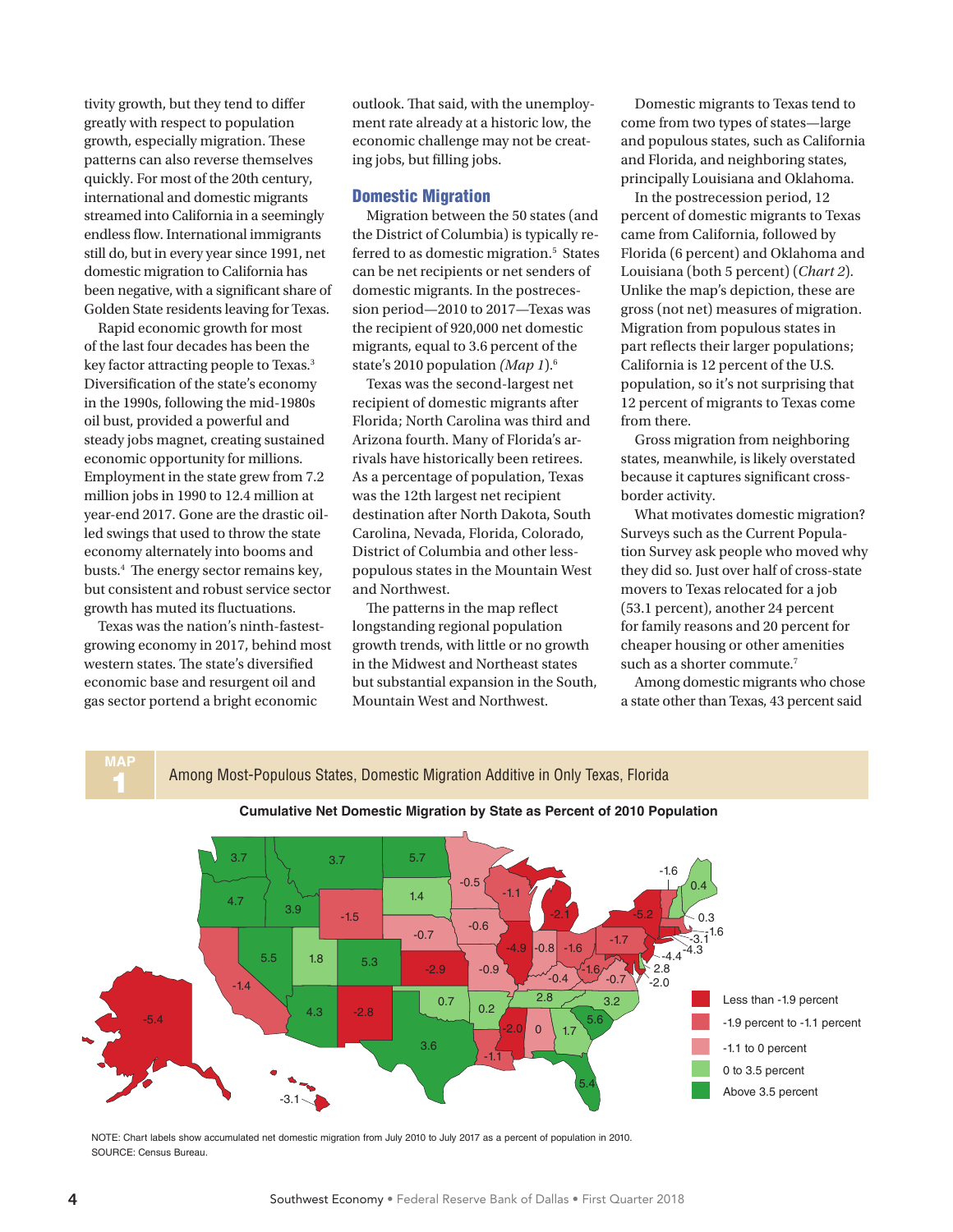they moved for employment, 27 percent said for family reasons, and 24.5 percent said they relocated for cheaper housing or other amenities.

Employment opportunities in Texas are a clear draw. Besides adding jobs at a rapid clip, employment growth in the state has been widespread across industries and has required a wide skill distribution. Since the end of the Great Recession, every major industry has added jobs, led by 35 percent gains in professional and business services, 22 percent in construction and 33 percent in leisure and hospitality.8

Dividing the economy into quarters based on wage rates during the 2010–15 economic expansion, Texas' lowest-paying jobs (with hourly wages below \$10) grew 10 percent, while the two highest-paying job quartiles expanded 12 and 18 percent (with hourly wages starting at \$16 and \$27, respectively).9 The rates of growth for the nation were lower across the board: 8 percent in the lowest-paying quartile, and 6 and 10 percent, respectively, in the two highest-paying quartiles.

Texas job growth was weakest among the lowest paid, in the first quartile. For the U.S., growth was weakest in the upper-middle wage quartile—jobs paying \$18 to \$29 per hour rose 6 percent over the five years.

In addition to robust labor markets, Texas has traditionally offered a lower cost of living than other large states, although that advantage has recently eroded as house prices and rents have surged in cities such as Dallas and Austin. Nevertheless, the cost of living in Texas is still about 9 percent below the U.S. average and 19 percent below that of the nation's other nine largest states.<sup>10</sup>

The tax burden is also lower in Texas than in other large states; though there is no state income tax, property taxes are relatively high.<sup>11</sup> With lower taxes come fewer services, a trade-off that migrants to Texas must consider before making the move.12

Workers may follow firms that move to the state, or firms may follow workers. Whichever the case, firms move



2 Domestic Migrants to Texas Come from Variety of States



#### **Cumulative Gross Domestic Migration to Texas by Sending State**

NOTE: Pie-slice labels show total number of movers from sending state to Texas from 2011 through 2016. SOURCE: American Community Survey, 2011–16.

for many of the same reasons workers do—to maximize current and future earnings. Firms move for growth potential, including available high-skilled and low-skilled labor; cheaper real estate; and ease of doing business. The latter might include everything from proximity to airports and ground transportation to the ability to build new plants and hire and fire workers.

In 1996, there were 37 Fortune 500 companies headquartered in Texas; today there are 52. The most recent transplants include Jacobs Engineering and Toyota's North American headquarters—both relocating to the Dallas area from California.13 Firms also report moving for proximity to a supply chain or for a more central location.

#### International Migration

Migration into the 50 states from another country is typically referred to as international migration or immigration. While states could be net recipients or net senders of international migrants, each U.S. state receives more migrants from abroad annually than it does mi-

grants who leave. The U.S. remains the world's No. 1 immigrant destination.

Texas was the recipient of 660,000 net international migrants—about 2.6 percent of the state's 2010 population—from 2010 to 2017 (*Map 2*).<sup>14</sup> In absolute terms, Texas was the fourthlargest recipient of net international migrants after California, Florida and New York. It bears noting that census and Bureau of Labor Statistics data include both legal and illegal immigration; population surveys make a point not to ask about legal status in order to obtain an accurate count.

The influx from abroad helps California and New York offset net domestic outmigration. Their populations would not grow were it not for immigrants. Florida also receives a large number of international migrants, about 127,000 (net) per year, but like Texas, it also attracts domestic migrants.

In percent terms, Texas was the 12thlargest net recipient of international migrants. Florida, District of Columbia, New York and Massachusetts were the top four net recipients.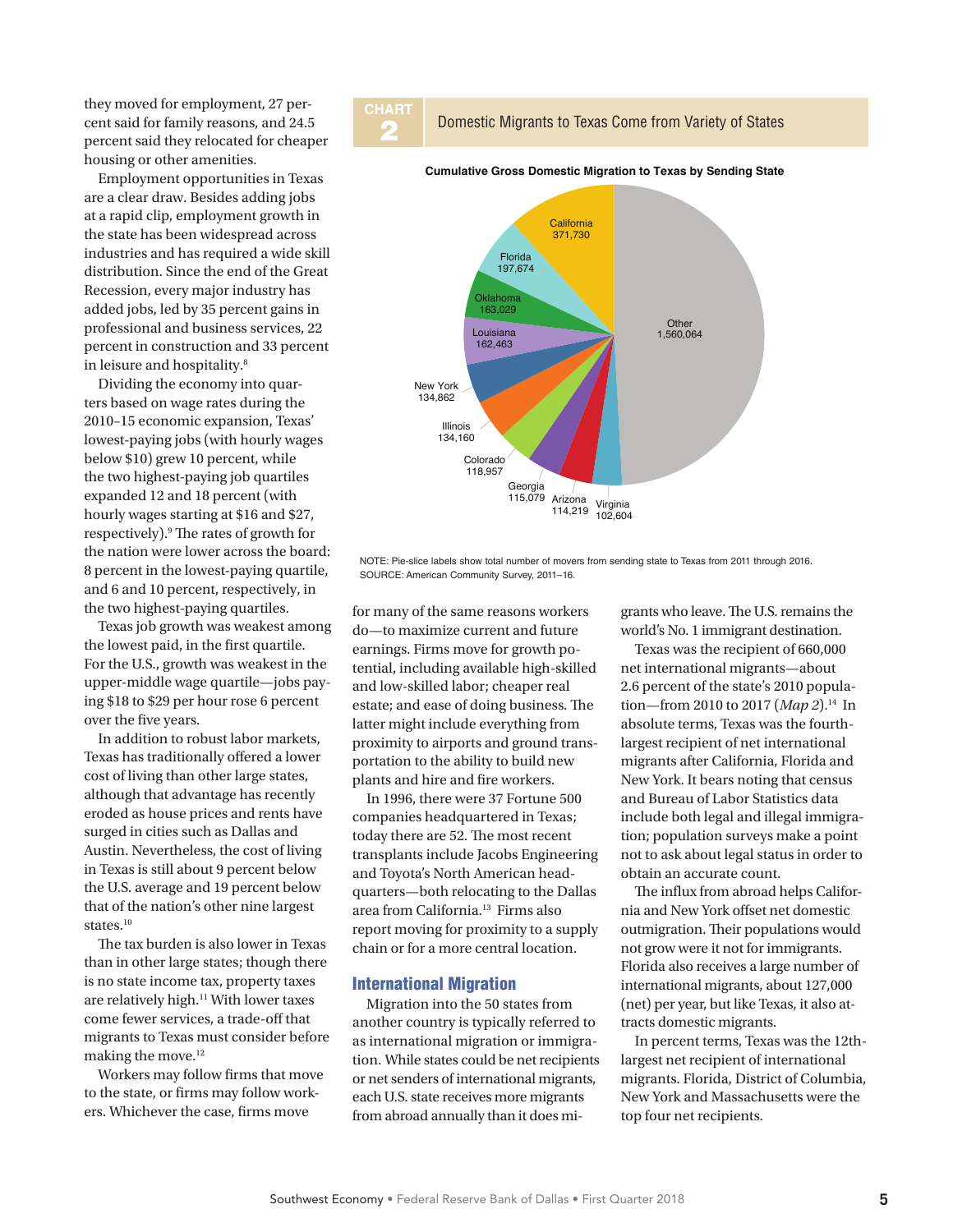There has been an interesting change in the relative magnitudes of domestic and international migration to Texas. From the 1990s through the mid-2000s, international migration to Texas typically exceeded domestic migration. Then, domestic migration rose sharply, from 55,000 annually before 2005, to nearly 135,000 in the years since then. Before 2005, international migrants numbered about 87,000 per year. Since 2005, they have averaged about 94,000 annually.

It's notable that international migration to the country and the state declined immediately after the Great Recession and only slowly picked up. The biggest change was a decline in illegal immigration; migrant apprehensions along the Southwest border have declined 75 percent from their peak of 1.6 million in 2000.

Arrivals from Mexico have historically dominated immigration to Texas. Willing workers have provided a steady stream of new hires for more than 100 years. Many individuals in recent decades came as undocumented immigrants.

This longstanding immigration pattern changed in the postrecession period, with surging Central American immigration assuming a larger role. Still, about 52 percent of the foreignborn population in Texas is from Mexico. Other growing flows include high-skilled immigrants from India, China and South Asian nations. Nevertheless, Mexican inflows remain the largest, comprising one-quarter of total inflows after 2010 (*Chart 3*).

Besides those of Mexican origin, other large groups in Texas are Central American (8 percent of the state's foreign-born population), Indian (7 percent) and Chinese (3 percent). The total undocumented population in Texas is an estimated 1.65 million, about 6.1 percent of the state's population, with large shares from Mexico and Central America.<sup>15</sup>

Among the undocumented in the postrecession period, about 120,000 Texas immigrants came as children and obtained Deferred Action for Childhood Arrivals (DACA) status.<sup>16</sup> Other immigrants targeted by recent policies include those with Temporary Protected Status (TPS), including 36,300 Salvadorans and 8,500 Hondurans in Texas.17 Amid federal moves to strip legal status from both DACA and TPS

groups, it is likely Texas' undocumented immigrant population will increase.

### Education, Skills

Migrants are an important source of labor and skills. Migrants typically come "ready to work" with their education completed when they arrive. When the inflow of migrants is highly skilled, this relocation is sometimes referred to as "brain drain" for the origin state and "brain gain" for the destination state.

Migrants into Texas are much more likely than the general population to have a college degree or higher (*Chart 4*). This suggests the state is filling its need for high-skilled workers with migrants, relying on a brain gain.

International arrivals have a bimodal distribution; they are disproportionately concentrated at the low and high ends of the education distribution. Almost one-quarter of new international arrivals lack a high school diploma, while 43 percent have a college degree or higher.

Domestic migrants are far less likely to be low-skilled and far more likely to be high-skilled individuals than the existing Texas population.

Which states are the sources of highskilled domestic migrants? Domestic



NOTE: Chart labels show accumulated net international migration from July 2010 through July 2017 as a percent of population in 2010. SOURCE: Census Bureau.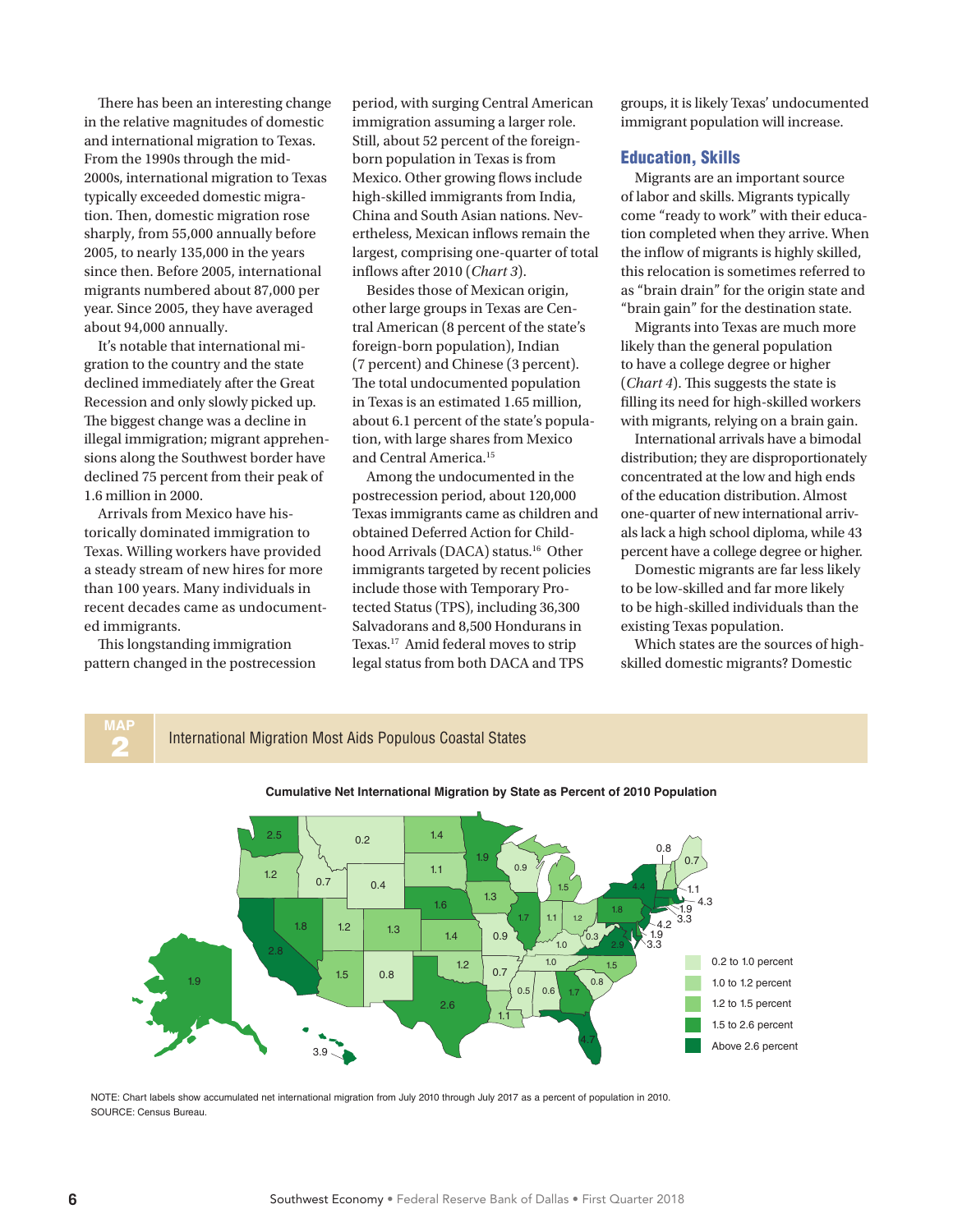transplants to Texas from New York, Illinois and Georgia are the most educated (*Chart 5*). Among migrants age 25 and older who moved from New York to Texas since 2010, 51 percent had a bachelor's degree or higher compared with the native Texan population in which 27 percent had at least a bachelor's degree.

The least-educated domestic migrants to Texas come from Louisiana, New Mexico and Oklahoma. Nearly threequarters of recent arrivals from Louisiana and about two-thirds from Oklahoma have no bachelor's degree. Some of these workers are likely employed in the energy sector, and while they may lack college degrees, they often have technical certificates, vocational degrees and valuable work experience.

Among international migrants, the least educated are from Mexico and Central America (*Chart 6)*. This should not be surprising; educational attainment is relatively low in these countries overall.

The most educated international immigrants to Texas are from India—76 percent have a college-orhigher degree—followed by China, Korea and Canada.

High-skilled immigrants tend to work in the science, technology, engineering and math (STEM) fields or in the health care sector. Low-skilled immigrants tend to work in construction, agriculture, domestic service, building janitorial services and food preparation. In Texas, 54 percent of construction laborers, 56 percent of gardeners, 63 percent of painters and 63 percent of housekeepers are foreign born.

### Labor Market Outcomes

Texas attracts migrants largely because of its strong economy. As a result, migrants tend to do relatively well in the labor market. Texas immigrants have higher labor force participation rates and significantly lower unemployment rates than immigrants elsewhere in the country (*Table 1*).

Texas natives also tend to outperform natives elsewhere in the country.

The relative strength of the Texas economy in the aftermath of the Great





NOTES: Pie-slice labels show total number of movers from sending region to Texas from 2011 through 2016. Northern Triangle is El Salvador, Guatemala and Honduras. SOURCE: American Community Survey, 2011–16.



NOTE: Calculations include individuals age 25 and over who moved to the state during the 12 months prior to being surveyed.

SOURCE: American Community Survey, 2011–16.

Recession accounts for much of the difference. From the onset of the U.S. recession in December 2007 through year-end 2017, employment grew about 17 percent in Texas versus about 7 percent in the U.S. overall.

Notwithstanding differences between Texas and the rest of the nation, immigrants also compare very favorably with U.S. natives within the state. As shown in Table 1, even among the lowest skilled, immigrants are nearly 50 percent more likely to be in the labor force and working and, conversely, are onethird as likely to be unemployed relative to similarly educated U.S. natives.

### Lower Immigrant Earnings

Immigrants' overall earnings tend to fall short of those of natives, whether in Texas or not, since immigrants have less education, and English is typically not their native language. Median weekly earnings among Texas immigrants in 2017 were \$608, while immigrants elsewhere in the U.S. earned \$700, as shown in the next to last row in Table 1. U.S. natives' \$885 pay in Texas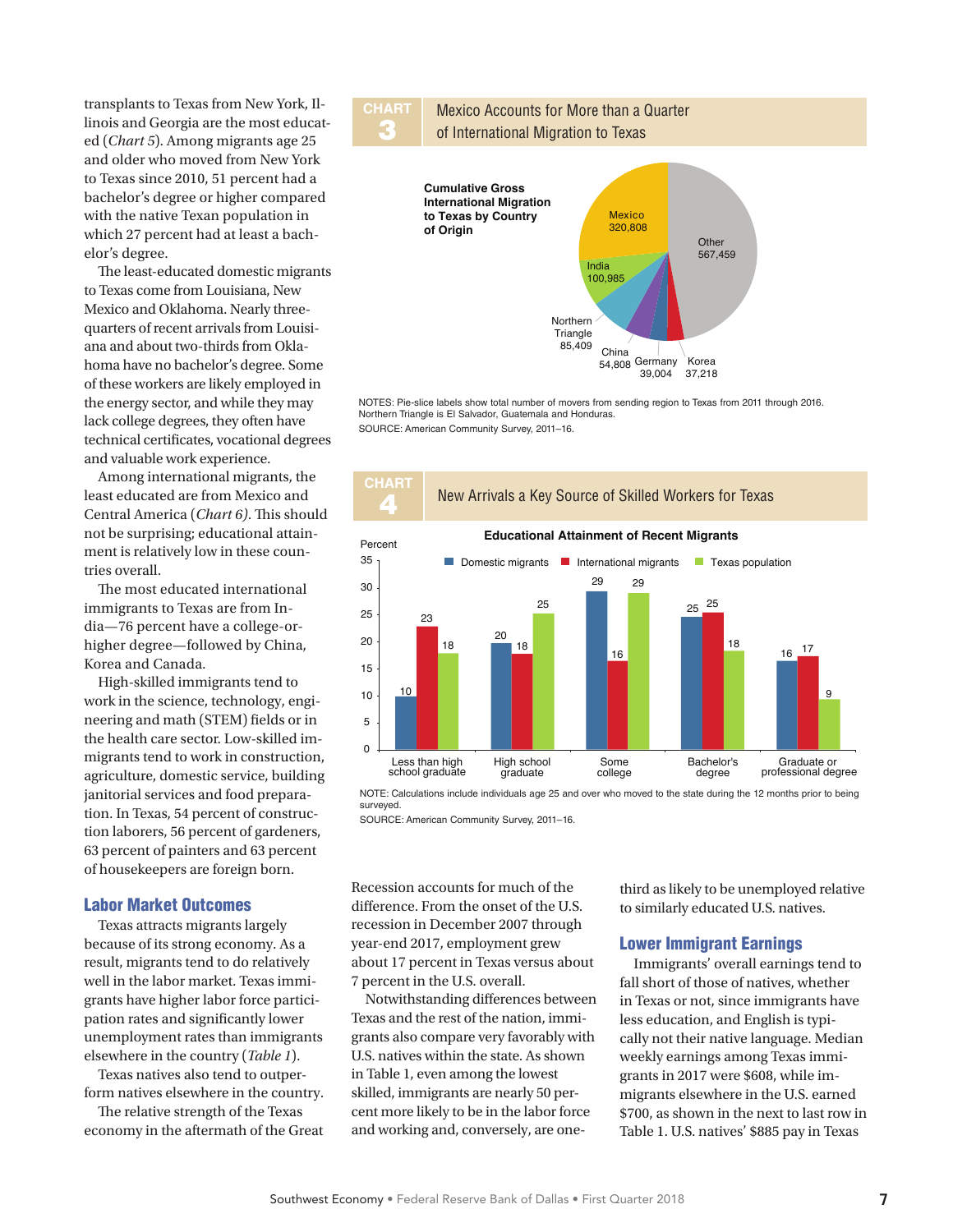

NOTES: Chart shows education levels of migrants age 25 or older who moved in the past year from each state to Texas. Included are the top 10 states by total population over age 25, whose residents moved to Texas in the past year. SOURCE: American Community Survey, 2011–16.



NOTES: Chart shows education levels of immigrants age 25 or older who moved in the past year from each country to Texas. Included are the top 10 countries by total population over age 25, whose residents moved to Texas in the past year.

SOURCE: American Community Survey, 2011–16.

exceeded natives' earnings in the rest of the U.S.—\$865.

Since educational attainment is such a strong determinant of earnings, it is instructive to hold education constant and compare earnings for a given education group. Interesting patterns emerge.

Despite large-scale, low-skilled immigration to Texas, Texas immigrants who have not completed high school actually earn slightly more than their counterparts in the rest of the country and just as much as similarly educated U.S. natives in Texas. This is surprising because most of these low-skilled immigrants are likely undocumented.

In the education categories of high school and higher, Texas immigrants tend to earn slightly less than their counterparts elsewhere in the country and less than U.S. natives within the state. This may reflect a lack of English proficiency, less U.S. labor market experience or a form of occupational downgrading that sometimes happens when professionals move and their credentials transfer imperfectly. Discrimination could also play a role.

Comparing earnings or incomes across different parts of the country is

complicated by cost-of-living differences. Accounting for the lower cost of living would lift the relative earnings of Texans vis-à-vis workers in the rest of the U.S.

# Economic Effects of Migration

Migration helps power and grease the regional economy's engines.18 First, migration increases the labor force, enlarging the local economy and increasing output as measured by the gross domestic product (GDP). In 2016, domestic migrants to Texas made up about 25 percent of the state labor force.19 International migrants constituted 23 percent of the state's workers. Taken together, nearly five out of 10 Texas workers today were not born in Texas (but got here as soon as they could).

It's not just the volume of migration that's important. The economic effect of migration also depends on who comes and the skills they bring. Texas benefits from the brain gain through migrants' disproportionate educational attainment—the large number with a college degree or more. Of course, with so much migration from Mexico and Central America, another concentration is at the other end of the spectrum—the lowest-skilled workers.

The bimodal education distribution of immigrants maps into similarly bimodal sets of occupations that immigrants fill. Because high-skilled immigrants are far more likely to have STEM degrees than college-educated natives, they tend to fill jobs in those sectors, as well as in the health professions—doctors and nurses.

About 46 percent of college-educated immigrants hold STEM degrees compared with 28 percent of collegeeducated U.S. natives.<sup>20</sup> Top occupations for high-skilled immigrants to Texas include medical scientists (59 percent are foreign born), computer software developers (45 percent) and engineers (33 percent). Many of these high-skilled individuals enter the U.S. on temporary, employment-based H-1B visas. Dallas has one of the heaviest concentrations of H-1B holders among major cities.<sup>21</sup>

Research has linked increases in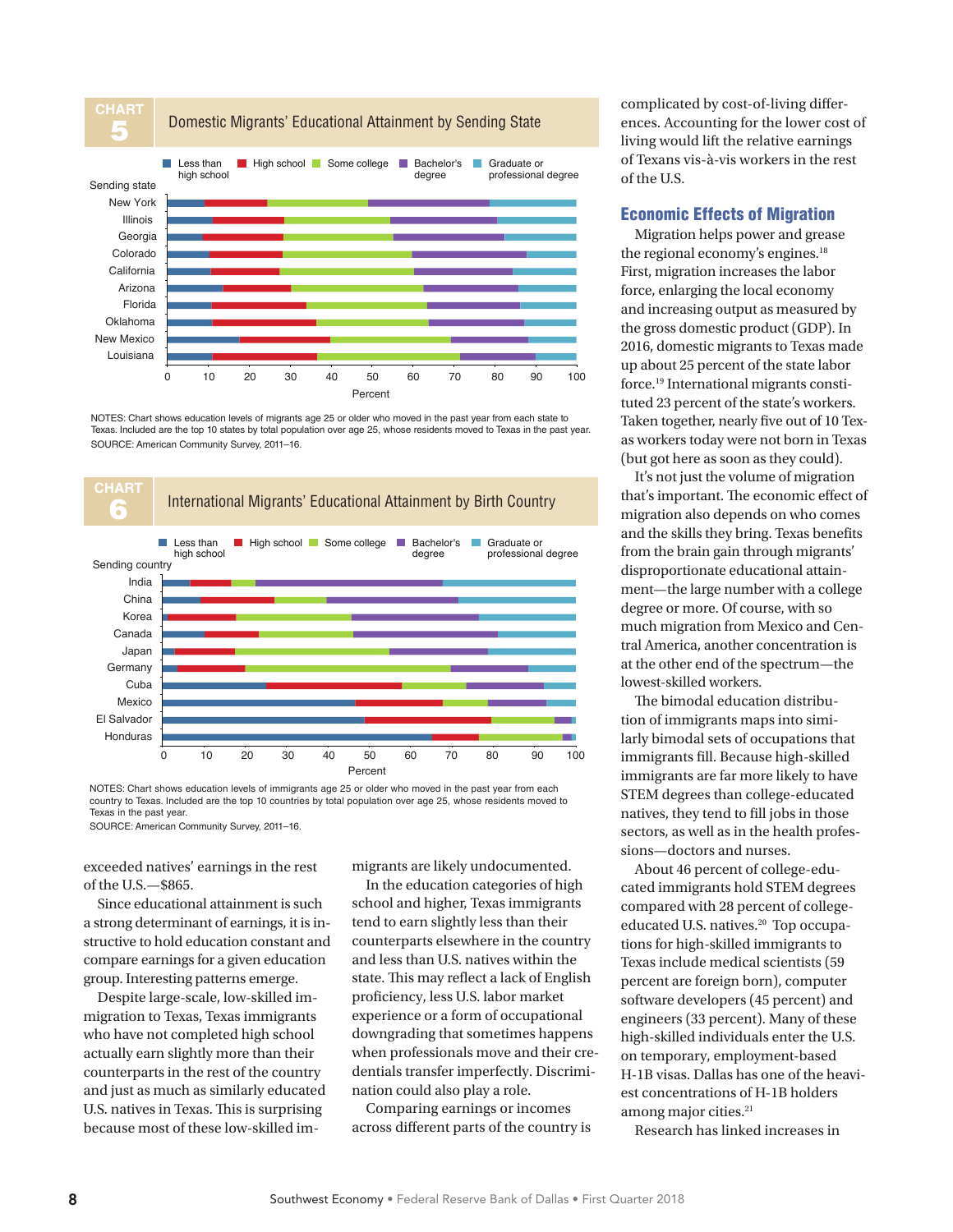the science and engineering workforce to higher productivity growth. One study estimates over half of total factor productivity growth in the U.S. is attributable to greater numbers of scientists and engineers, a proxy for research and development intensity.22 Immigrants made up the majority of the increase in the STEM workforce in the past two decades, so it follows that high-skilled immigrants have accounted for a significant share of recent U.S. productivity growth.

This conclusion is bolstered by evidence of immigrants' direct contributions to patenting and other innovative activity, including entrepreneurship. One study finds that immigrants patent new products at double the rate of U.S. natives, a difference explained by immigrants' overrepresentation in STEM occupations.23 There is also some evidence of positive spillovers in patenting among U.S. natives. Another study finds that increases in H-1B visas significantly raise patent activity by immigrants without reducing patenting among natives.<sup>24</sup>

According to economic theory, as long as migrants differ from locals which they do to varying degrees—specialization occurs. This is particularly apparent in the case of international immigration. For example, one recent study shows that less-educated U.S. natives have a comparative advantage

in communications-intensive jobs, whereas less-educated immigrants have a comparative advantage in manual-labor jobs.25

Highly educated U.S. natives have a comparative advantage in interactive and communications-intensive jobs; highly educated immigrants have a comparative advantage in quantitative and analytical jobs.<sup>26</sup> Specialization increases efficiency, which allows more output to be produced with fewer resources. This boosts labor productivity, raising GDP.

Immigration also leads to lower prices for the goods and services immigrants produce, as well as higher returns on investors' capital and land.

Labor Market Outcomes of Immigrants and Natives in Texas, U.S.

|                                      | <b>Texas</b> |                     | Rest of U.S.      |              |
|--------------------------------------|--------------|---------------------|-------------------|--------------|
|                                      | Immigrants   | <b>U.S. natives</b> | <b>Immigrants</b> | U.S. natives |
| Labor force participation (%)        |              |                     |                   |              |
| Less than high school credential     | 61.3         | 42.2                | 58.1              | 35.4         |
| High school credential               | 67.3         | 59.4                | 65.5              | 56.0         |
| Some college                         | 75.9         | 65.9                | 69.8              | 65.2         |
| Bachelor's degree                    | 70.9         | 74.3                | 70.2              | 74.0         |
| Graduate/professional degree         | 77.5         | 79.3                | 77.6              | 74.0         |
| All groups                           | 67.9         | 65.5                | 67.1              | 63.5         |
| Unemployment rate (%)                |              |                     |                   |              |
| Less than high school credential     | 2.4          | 7.4                 | 5.1               | 8.5          |
| High school credential               | 2.9          | 5.3                 | 4.0               | 4.8          |
| Some college                         | 2.5          | 3.7                 | 3.8               | 3.9          |
| Bachelor's degree                    | 2.0          | 2.6                 | 3.5               | 2.3          |
| Graduate/professional degree         | 2.5          | 1.9                 | 2.7               | 1.9          |
| All groups                           | 2.5          | 3.8                 | 3.9               | 3.6          |
| <b>Median real weekly earnings</b>   |              |                     |                   |              |
| Less than high school credential     | \$484        | \$484               | \$480             | \$486        |
| High school credential               | \$576        | \$701               | \$582             | \$677        |
| Some college                         | \$641        | \$725               | \$679             | \$742        |
| Bachelor's degree                    | \$1,013      | \$1,109             | \$1,063           | \$1,114      |
| Graduate/professional degree         | \$1,402      | \$1,286             | \$1,519           | \$1,367      |
| All groups                           | \$608        | \$885               | \$700             | \$865        |
| All groups<br>(including ages 16-24) | \$605        | \$775               | \$675             | \$770        |

NOTES: All data refer to January–October 2017. Median weekly earnings are deflated to October 2017 and are conditional on being employed, over age 24, with positive earnings. SOURCE: Current Population Survey (CPS) Merged Outgoing Rotation Groups (MORG).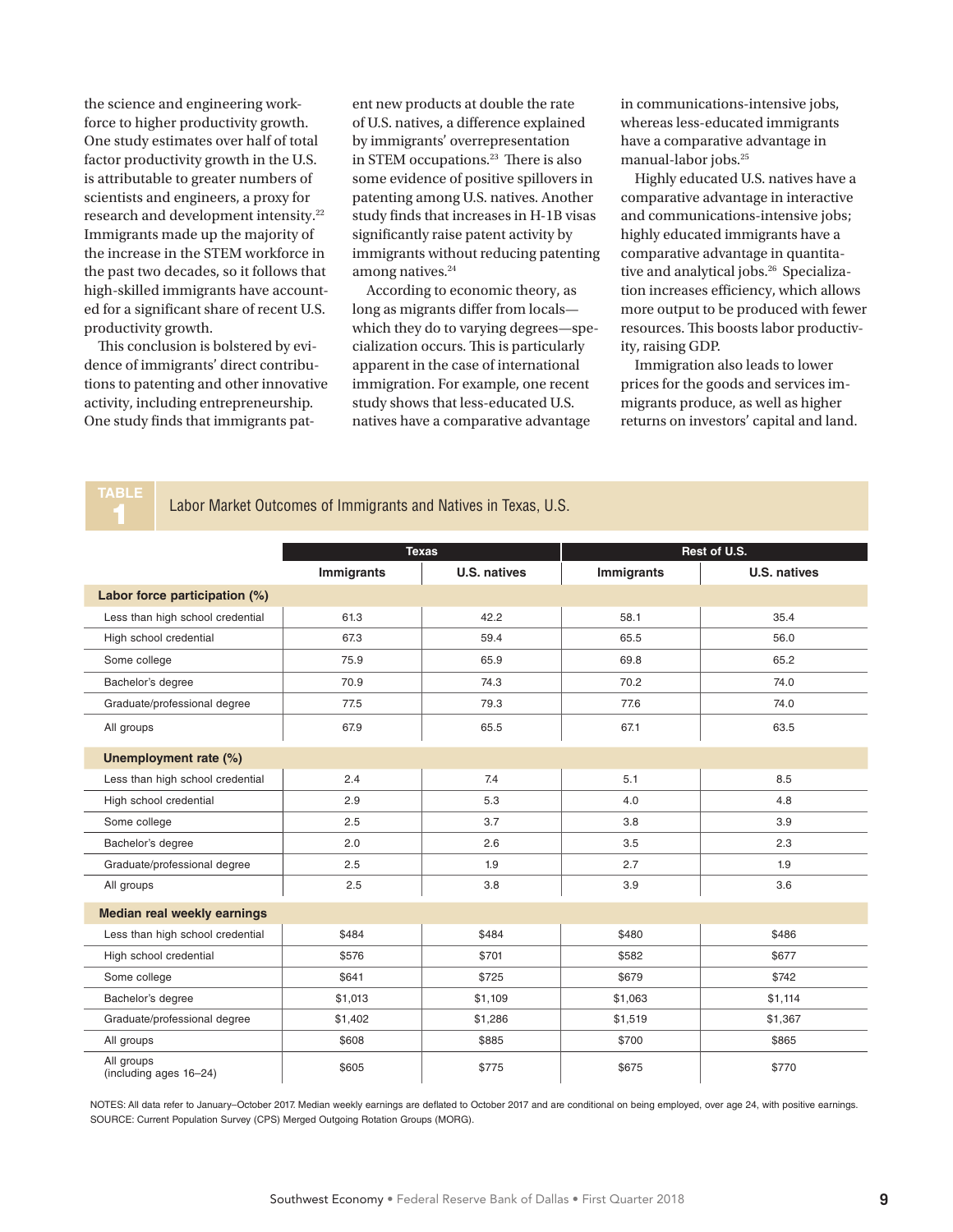In cases where immigrants and U.S. natives are complements, lower prices can have far-reaching effects. For example, research shows the immigration-induced decrease in the cost of child care and housekeeping has significantly increased the labor supply of highly educated native women.27

Have jobs for immigrants to Texas come at the expense of opportunities for Texas natives? It doesn't appear so. The aggregate data do not indicate any obvious effect on natives' employment or wages. Immigrants accounted for about 40 percent of state labor force growth between 2000 and 2017.28

During that period, the number of employed U.S. natives living in Texas increased by 1.7 million. The number of employed immigrants living in the state increased by a slightly smaller number. In other words, immigrants and U.S. natives alike gained jobs in Texas. Meanwhile, the Texas unemployment rate fell below the national rate in 2007, remaining there and reaching a historic low at under 4 percent in 2017.

It also doesn't appear that the migrant influx depressed Texas wage growth, which was identical to the

nation's 26 percent increase in average hourly wages from 2010 to 2017.29 Moreover, pay for the lowest-skilled workers, as shown in Table 1, is as high or higher in Texas than elsewhere among both immigrants and natives despite the disproportionately high volume of low-skilled migration to the state and a state minimum wage set at the \$7.25 per hour federal rate. Most other large states exceed the federal minimum standard.

Research on the labor market impacts of immigration tends to find a small but significant adverse wage effect on low-skilled natives who compete directly with foreign workers. However, if there are bottlenecks that constrain growth in a region—such as a lack of workers in rapidly growing industries—then worker inflows can actually accelerate growth, stimulate investment and mitigate any negative effects on natives. This appears to be more in line with the Texas experience.

#### Fueling Future Growth

Texas' economic prowess has relied on a large and sustained influx of workers from other states and other countries. These transplants account

for an even larger share of Texas' growth than their relative numbers. More importantly, because so much of this inflow was employment related, it naturally brought the types of workers most in demand, whether it was construction and oil field laborers, computer engineers, medical scientists or college professors.

Two national trends will play an important future role. First, the nation has entered a period of rapid aging of its workforce due to the retirement of baby boomers that began around 2010 and is expected to wind down by 2030. Baby boomers, born in the years after World War II, are an unusually large birth cohort—about 76 million nationwide and 5.7 million in Texas.<sup>30</sup>

Demographers have decomposed the likely change in the future workforce into the contributions of U.S. natives, immigrants and the children of immigrants for the nation as a whole. Among potential workers who are U.S. born by U.S. parents, a net 8.1 million will have exited the working-age population between 2015 and 2035.<sup>31</sup>

As a result, all U.S. workforce growth over these two decades is expected to comprise immigrants and



NOTES: Chart refers to growth in working-age (25–64) population. Growth rates are annualized.

SOURCES: Census Bureau; Texas Demographic Center; Pew Research; adjustments by Federal Reserve Bank of Dallas.